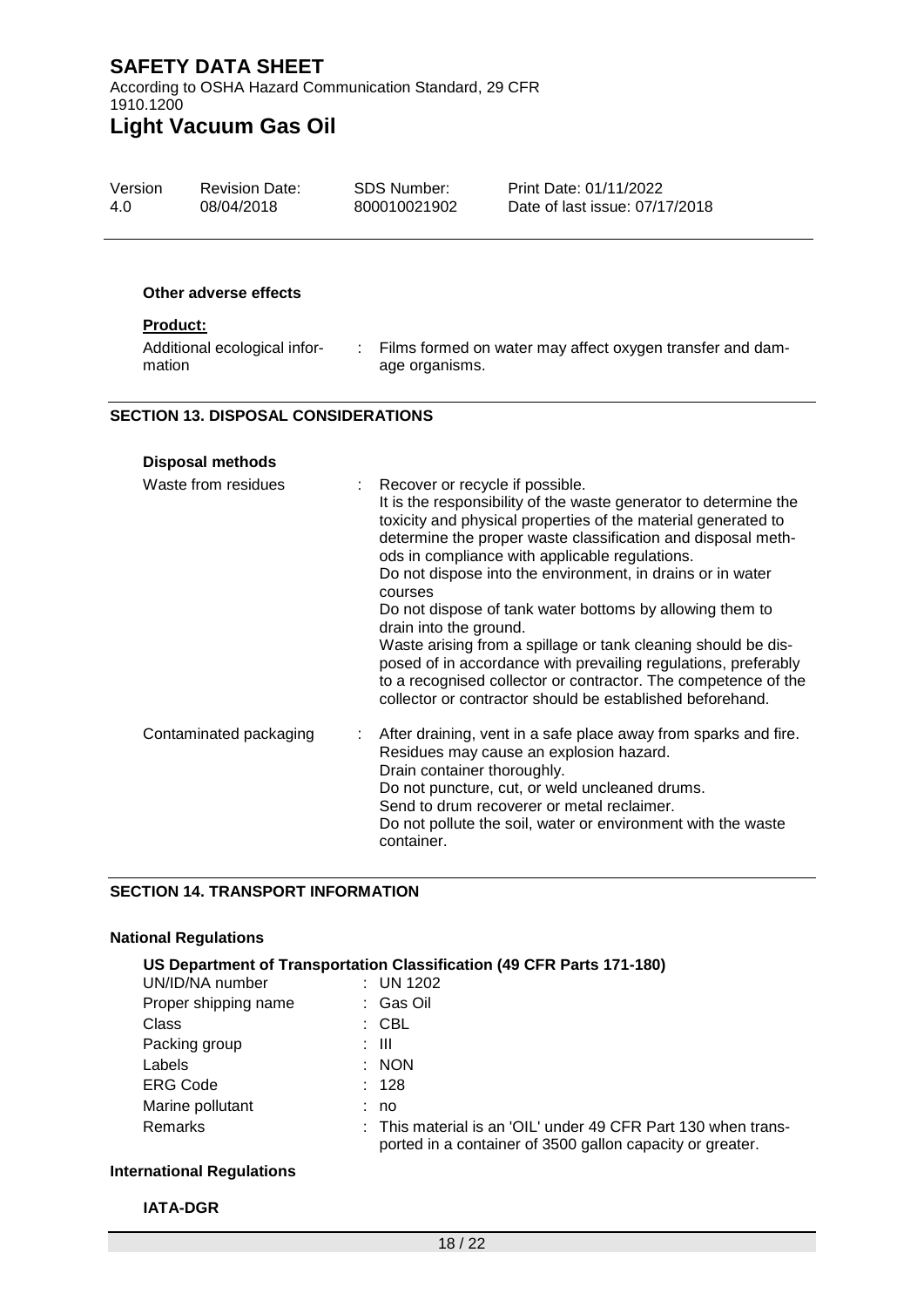According to OSHA Hazard Communication Standard, 29 CFR 1910.1200

# **Light Vacuum Gas Oil**

| Version                           | <b>Revision Date:</b> | <b>SDS Number:</b><br>95₿ | Print Date: 4/01/2022<br>Date of last issue: 4/01/2022 |
|-----------------------------------|-----------------------|---------------------------|--------------------------------------------------------|
| UN/ID No.<br>Proper shipping name |                       | UN 3082<br>÷              | ENVIRONMENTALLY HAZARDOUS SUBSTANCE, LIQUID,           |
|                                   |                       | N.O.S.                    | (Gas oils (petroleum), light vacuum)                   |
| <b>Class</b>                      |                       | 9                         |                                                        |
|                                   | Packing group         | : III                     |                                                        |
| Labels                            |                       | -9<br>÷.                  |                                                        |
|                                   | <b>IMDG-Code</b>      |                           |                                                        |
| UN number                         |                       | UN 3082<br>÷              |                                                        |
| Proper shipping name              |                       | N.O.S.                    | ENVIRONMENTALLY HAZARDOUS SUBSTANCE, LIQUID,           |
|                                   |                       |                           | (Gas oils (petroleum), light vacuum)                   |
| Class                             |                       | 9                         |                                                        |
|                                   | Packing group         | : III                     |                                                        |
| Labels                            |                       | 9                         |                                                        |
| Marine pollutant                  |                       | yes                       |                                                        |

#### **Transport in bulk according to Annex II of MARPOL 73/78 and the IBC Code**

Not applicable for product as supplied. MARPOL Annex 1 rules apply for bulk shipments by sea.

#### **Special precautions for user**

| Remarks | : Special Precautions: Refer to Chapter 7, Handling & Storage,<br>for special precautions which a user needs to be aware of or |
|---------|--------------------------------------------------------------------------------------------------------------------------------|
|         | needs to comply with in connection with transport.                                                                             |

#### **SECTION 15. REGULATORY INFORMATION**

#### **EPCRA - Emergency Planning and Community Right-to-Know Act**

#### **CERCLA Reportable Quantity**

| I Components     | CAS-No.   |       | Component RQ   Calculated product RQ |
|------------------|-----------|-------|--------------------------------------|
|                  |           | (lbs) | (lbs)                                |
| Hydrogen sulfide | 7783-06-4 | 100   |                                      |

\*: The components with RQs are given for information., Vertex HSSE classifies this material as an "oil" under the CERCLA Petroleum Exclusion, therefore releases to the environment are not reporta-ble under CERCLA.

Calculated RQ exceeds reasonably attainable upper limit.

#### **SARA 304 Extremely Hazardous Substances Reportable Quantity**

This material does not contain any components with a section 304 EHS RQ.

#### **SARA 302 Extremely Hazardous Substances Threshold Planning Quantity**

This material does not contain any components with a section 302 EHS TPQ.

| SARA 311/312 Hazards | : Flammable (gases, aerosols, liquids, or solids)<br>Aspiration hazard<br>Acute toxicity (any route of exposure)<br>Skin corrosion or irritation |
|----------------------|--------------------------------------------------------------------------------------------------------------------------------------------------|
|                      |                                                                                                                                                  |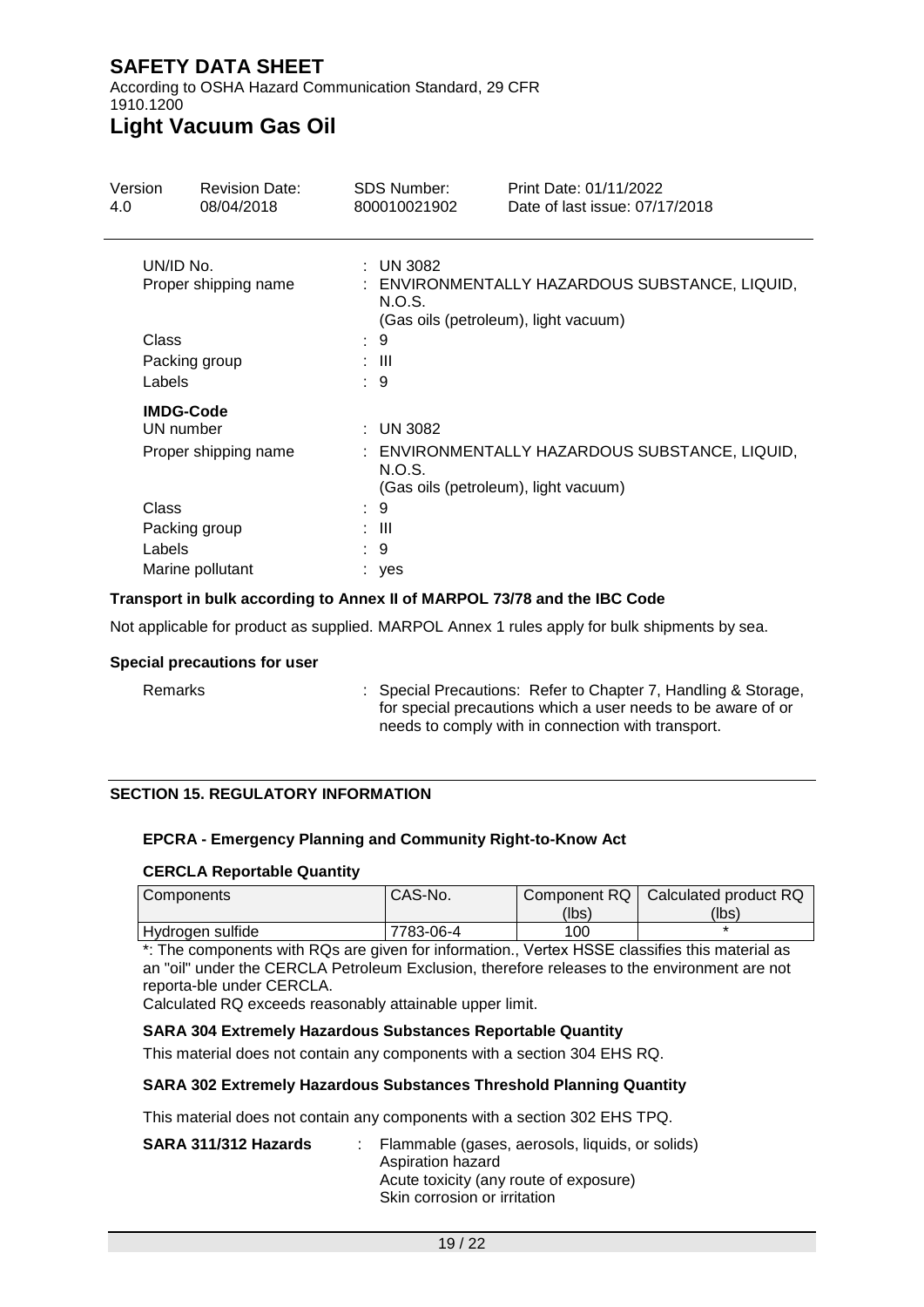According to OSHA Hazard Communication Standard, 29 CFR 1910.1200

**Light Vacuum Gas Oil**

| Version<br>1.0                                                                                                                                                                      | <b>Revision Date:</b><br>4/01/2022       | <b>SDS Number:</b><br>VRAM00011 | Print Date: 4/01/2022<br>Date of last issue: 4/01/2022                                                                                                                                  |  |  |
|-------------------------------------------------------------------------------------------------------------------------------------------------------------------------------------|------------------------------------------|---------------------------------|-----------------------------------------------------------------------------------------------------------------------------------------------------------------------------------------|--|--|
|                                                                                                                                                                                     |                                          | Carcinogenicity                 | Specific target organ toxicity (single or repeated exposure)                                                                                                                            |  |  |
| <b>SARA 313</b>                                                                                                                                                                     |                                          |                                 | This material does not contain any chemical components with<br>known CAS numbers that exceed the threshold (De Minimis)<br>reporting levels established by SARA Title III, Section 313. |  |  |
|                                                                                                                                                                                     | <b>Clean Water Act</b>                   |                                 |                                                                                                                                                                                         |  |  |
| 117.3:                                                                                                                                                                              |                                          |                                 | The following Hazardous Chemicals are listed under the U.S. CleanWater Act, Section 311, Table                                                                                          |  |  |
|                                                                                                                                                                                     | Hydrogen sulfide                         | 7783-06-4                       | 0.5%                                                                                                                                                                                    |  |  |
|                                                                                                                                                                                     | <b>US State Regulations</b>              |                                 |                                                                                                                                                                                         |  |  |
|                                                                                                                                                                                     | Pennsylvania Right To Know               |                                 |                                                                                                                                                                                         |  |  |
|                                                                                                                                                                                     | Hydrogen sulfide                         |                                 | 7783-06-4                                                                                                                                                                               |  |  |
|                                                                                                                                                                                     | <b>California Prop. 65</b>               |                                 |                                                                                                                                                                                         |  |  |
| This product does not contain any chemicals known to State of California to cause cancer, birth<br>defects, or any other reproductive harm.                                         |                                          |                                 |                                                                                                                                                                                         |  |  |
|                                                                                                                                                                                     | <b>Other regulations:</b>                |                                 |                                                                                                                                                                                         |  |  |
| The regulatory information is not intended to be comprehensive. Other regulations may apply<br>to this material.                                                                    |                                          |                                 |                                                                                                                                                                                         |  |  |
| IARC has classified diesel exhaust emissions as a Class 1 carcinogen - carcinogenic to hu-<br>mans. Steps should be taken to prevent personal exposure to diesel exhaust emissions. |                                          |                                 |                                                                                                                                                                                         |  |  |
| <b>SECTION 16. OTHER INFORMATION</b>                                                                                                                                                |                                          |                                 |                                                                                                                                                                                         |  |  |
|                                                                                                                                                                                     | <b>Further information</b>               |                                 |                                                                                                                                                                                         |  |  |
| tivity)                                                                                                                                                                             | NFPA Rating (Health, Fire, Reac- 2, 2, 0 |                                 |                                                                                                                                                                                         |  |  |
|                                                                                                                                                                                     | <b>Full text of other abbreviations</b>  |                                 |                                                                                                                                                                                         |  |  |
| 2009/161/EU                                                                                                                                                                         |                                          | 2009/161/EU<br>÷.               |                                                                                                                                                                                         |  |  |

| 2009/161/EU                | 2009/161/EU                                                                                                                                                      |
|----------------------------|------------------------------------------------------------------------------------------------------------------------------------------------------------------|
| ACGIH                      | : USA. ACGIH Threshold Limit Values (TLV)                                                                                                                        |
| OSHA Z-2                   | USA. Occupational Exposure Limits (OSHA) - Table Z-2                                                                                                             |
| 2009/161/EU / STEL         | Short term exposure limit                                                                                                                                        |
| 2009/161/EU / TWA          | : Limit Value - eight hours                                                                                                                                      |
| ACGIH / TWA                | 8-hour, time-weighted average                                                                                                                                    |
| ACGIH / STEL               | Short-term exposure limit                                                                                                                                        |
| ACGIH / STEL               | Short-Term Exposure Limit (STEL)                                                                                                                                 |
| OSHA Z-2 / CEIL            | Acceptable ceiling concentration                                                                                                                                 |
| OSHA Z-2 / Peak            | Acceptable maximum peak above the acceptable ceiling con-<br>centration for an 8-hr shift                                                                        |
| Abbreviations and Acronyms | : The standard abbreviations and acronyms used in this docu-<br>ment can be looked up in reference literature (e.g. scientific<br>dictionaries) and/or websites. |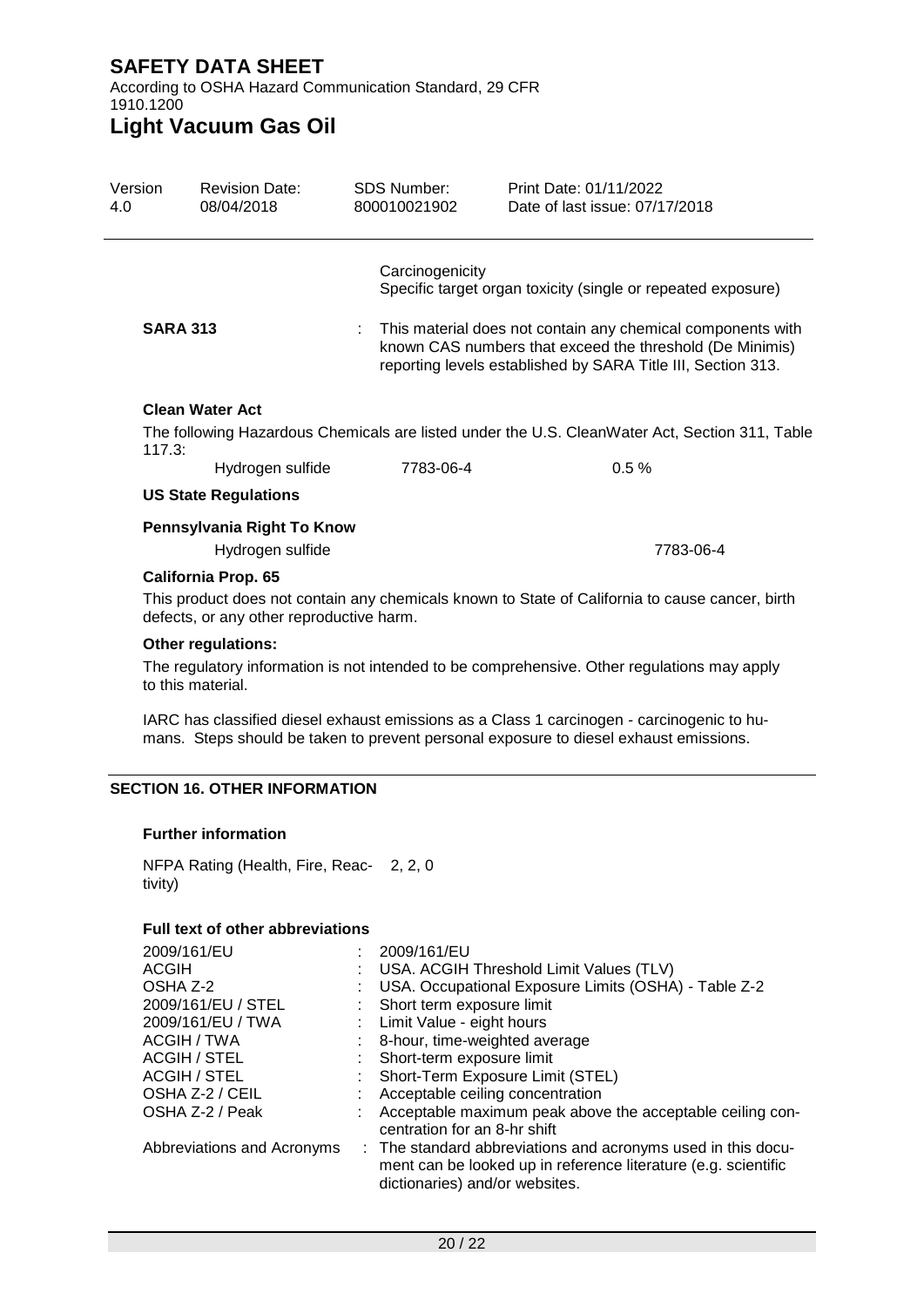According to OSHA Hazard Communication Standard, 29 CFR 1910.1200

**Light Vacuum Gas Oil**

| Version<br>1.0 | <b>Revision Date:</b><br>4/01/2022 | <b>SDS Number:</b><br><b>VRAM00011</b> | Print Date: 4/01/2022<br>Date of last issue: 4/01/2022                                                                          |
|----------------|------------------------------------|----------------------------------------|---------------------------------------------------------------------------------------------------------------------------------|
|                |                                    |                                        |                                                                                                                                 |
|                |                                    |                                        | ACGIH = American Conference of Governmental Industrial                                                                          |
|                |                                    | Hygienists                             |                                                                                                                                 |
|                |                                    |                                        | $ADR = European Agreement concerning the International$<br>Carriage of Dangerous Goods by Road                                  |
|                |                                    |                                        | AICS = Australian Inventory of Chemical Substances                                                                              |
|                |                                    |                                        | ASTM = American Society for Testing and Materials                                                                               |
|                |                                    |                                        | BEL = Biological exposure limits                                                                                                |
|                |                                    |                                        | BTEX = Benzene, Toluene, Ethylbenzene, Xylenes                                                                                  |
|                |                                    |                                        | CAS = Chemical Abstracts Service                                                                                                |
|                |                                    |                                        | CEFIC = European Chemical Industry Council                                                                                      |
|                |                                    |                                        | CLP = Classification Packaging and Labelling                                                                                    |
|                |                                    | COC = Cleveland Open-Cup               | DIN = Deutsches Institut fur Normung                                                                                            |
|                |                                    |                                        | DMEL = Derived Minimal Effect Level                                                                                             |
|                |                                    |                                        | DNEL = Derived No Effect Level                                                                                                  |
|                |                                    |                                        | DSL = Canada Domestic Substance List                                                                                            |
|                |                                    | $EC = European Commission$             |                                                                                                                                 |
|                |                                    |                                        | EC50 = Effective Concentration fifty                                                                                            |
|                |                                    |                                        | ECETOC = European Center on Ecotoxicology and Toxicolo-                                                                         |
|                |                                    | gy Of Chemicals                        | ECHA = European Chemicals Agency                                                                                                |
|                |                                    |                                        | EINECS = The European Inventory of Existing Commercial                                                                          |
|                |                                    | <b>Chemical Substances</b>             |                                                                                                                                 |
|                |                                    |                                        | $EL50 = E$ ffective Loading fifty                                                                                               |
|                |                                    |                                        | ENCS = Japanese Existing and New Chemical Substances                                                                            |
|                |                                    | Inventory                              |                                                                                                                                 |
|                |                                    |                                        | EWC = European Waste Code                                                                                                       |
|                |                                    | Labelling of Chemicals                 | GHS = Globally Harmonised System of Classification and                                                                          |
|                |                                    |                                        | IARC = International Agency for Research on Cancer                                                                              |
|                |                                    |                                        | IATA = International Air Transport Association                                                                                  |
|                |                                    |                                        | IC50 = Inhibitory Concentration fifty                                                                                           |
|                |                                    | IL50 = Inhibitory Level fifty          |                                                                                                                                 |
|                |                                    |                                        | <b>IMDG</b> = International Maritime Dangerous Goods                                                                            |
|                |                                    |                                        | <b>INV</b> = Chinese Chemicals Inventory                                                                                        |
|                |                                    |                                        | $IP346$ = Institute of Petroleum test method $N^{\circ}$ 346 for the<br>determination of polycyclic aromatics DMSO-extractables |
|                |                                    |                                        | KECI = Korea Existing Chemicals Inventory                                                                                       |
|                |                                    |                                        | $LC50$ = Lethal Concentration fifty                                                                                             |
|                |                                    |                                        | $LD50 = Lethal Does fifty per cent.$                                                                                            |
|                |                                    |                                        | LL/EL/IL = Lethal Loading/Effective Loading/Inhibitory loading                                                                  |
|                |                                    | $LL50 = Lethal$ Loading fifty          |                                                                                                                                 |
|                |                                    |                                        | MARPOL = International Convention for the Prevention of                                                                         |
|                |                                    | Pollution From Ships                   | NOEC/NOEL = No Observed Effect Concentration / No Ob-                                                                           |
|                |                                    | served Effect Level                    |                                                                                                                                 |
|                |                                    |                                        | OE_HPV = Occupational Exposure - High Production Volume                                                                         |
|                |                                    |                                        | PBT = Persistent, Bioaccumulative and Toxic                                                                                     |
|                |                                    |                                        | PICCS = Philippine Inventory of Chemicals and Chemical                                                                          |
|                |                                    | Substances                             |                                                                                                                                 |
|                |                                    |                                        | <b>PNEC</b> = Predicted No Effect Concentration                                                                                 |
|                |                                    |                                        | REACH = Registration Evaluation And Authorisation Of                                                                            |
|                |                                    | Chemicals                              |                                                                                                                                 |